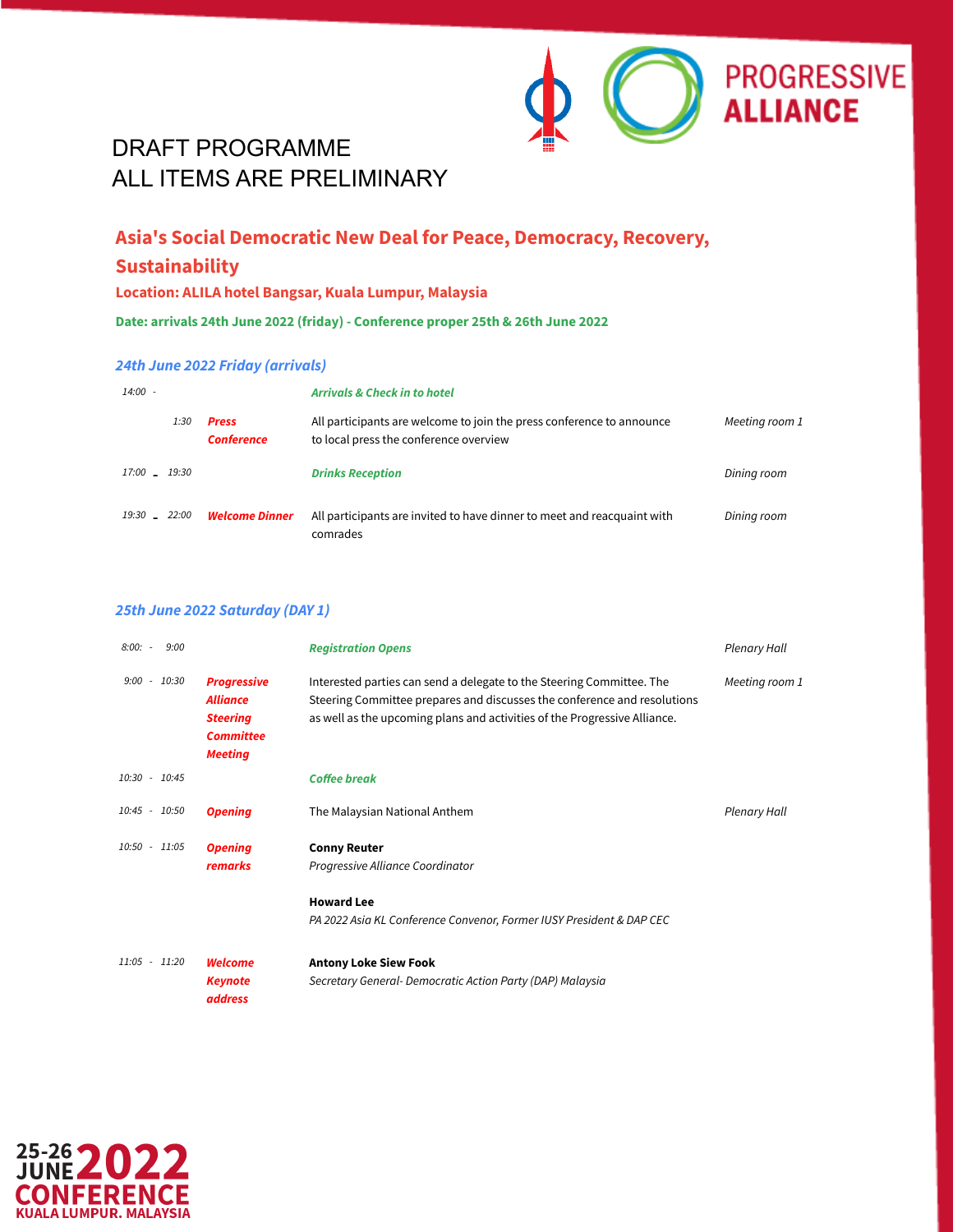

| 11:20 - 12:50 | <b>Parallel</b><br><b>Workshop A</b>   | PEACE - Maintaining (or achieving?) international peace and security<br><b>Plenary Hall</b> |
|---------------|----------------------------------------|---------------------------------------------------------------------------------------------|
|               | Moderated by                           | Dr Kelvin Yii                                                                               |
|               | <b>Kasturi Patto</b><br><b>DAP Dep</b> | DAPSY Malaysia Chief                                                                        |
|               | <i><u><b>International</b></u></i>     | Timoteo zambrano                                                                            |
|               | Secretary                              | Cambiemos. Movimiento Ciudadano, Venezuela. Secretary General                               |
|               |                                        | Jadhav Maheshmurti Leni Sahebrao                                                            |
|               |                                        | National coordinator All India Congress Committees Research Department                      |
| 11:20 - 12:50 | <b>Parallel</b><br><b>Workshop B</b>   | <b>SUSTAINABILITY - Environmental sustainability and climate change</b><br>Meeting Room 1   |
|               | Moderated by                           | <b>Basilio Enrique Estrada Claudio</b>                                                      |
|               | <b>Lim Yi Wei</b><br><b>DAPSY</b>      | IUSY Asia Pacific Vice President / International Secretary Akbayan Youth                    |
|               | <b>International</b>                   | Dr. Ezat Sabir Esmaeel-                                                                     |
|               | Secretary                              | Leadership Council Member of PUK, Iraq                                                      |
| 12:50 - 13:00 | <b>Family Photo</b>                    | All participants                                                                            |
| 13:00 - 14:00 |                                        | Lunch                                                                                       |
| 14:00 - 15:00 | <b>Plenary Topic 1</b><br>Moderated by | <b>DEMOCRACY FOR PEACE &amp; SECURITY</b>                                                   |
|               | <b>Howard Lee</b>                      | <b>Liew Chin Tong</b>                                                                       |
|               | PA Asia KL 2022<br>Convenor            | DAP Deputy Secretary General, Former Dep. Minister of Defence Malaysia                      |
|               | <b>DAP CEC</b>                         | <b>Afef Daoud</b>                                                                           |
|               |                                        | President of National council Ettakatol, Tunisia - board member of progressive alliance     |
|               |                                        | <b>Gam A Shimray</b>                                                                        |
|               |                                        | Asian Indigenous Peoples Pact, Secretary General                                            |
|               |                                        |                                                                                             |
|               |                                        | Keynote address                                                                             |

*15:00 - 15:15* 0:15

*Coffee break*

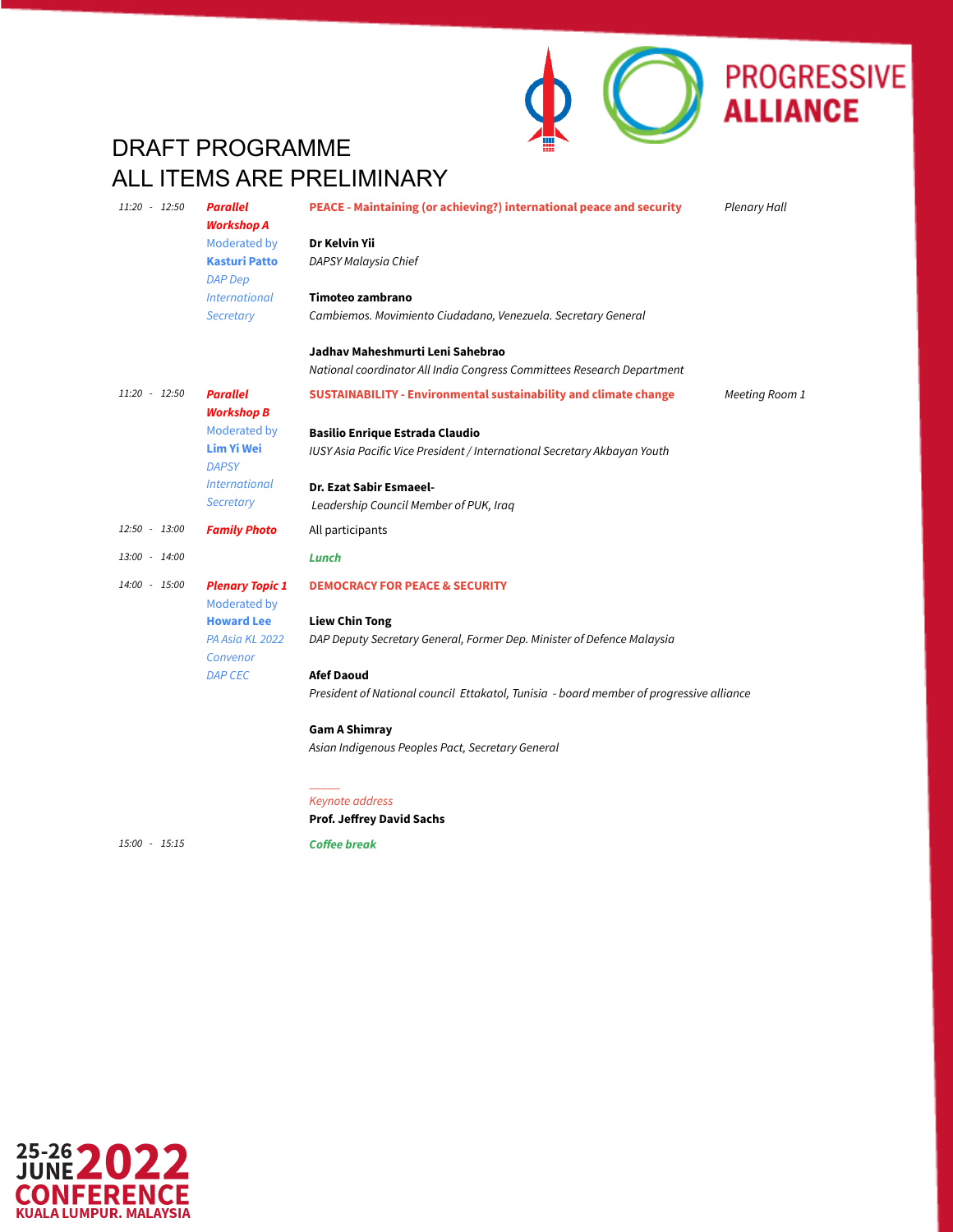

*15:15 - 16:45 Parallel Workshop C* Moderated by **Teo Nie Ching** *DAP Publicity Secretary* **DEMOCRACY - Strengthening democracy and solidarity amidst headwinds? Kunthida Rungruengkiat** *Progressive Movement Foundation, Thailand (TBC) Rainer VOGT Social Democratic Party of Germany, International secretariat member Maria Victoria De Jesus Executive Committee Member, Akbayan Phillippines* **Edio José Maria Guterres** *Member of International Secretariat, Fretilin Timor Leste Plenary Hall 15:15 - 16:45 Parallel Workshop D* Moderated by **Syahredzan Johan** *DAP CEC* **RECOVERY - Build back better with higher, cleaner inclusive growth Munkhtsetseg Tserenjamts** *Board Member of the Mongolian People's Party (TBC)* **Faraj S.S. Zayud** *In Charge of European Affairs & Multilateral Relations, Fatah Palestine Meeting Room 1 16:45 - 17:30 Plenary Topic 2* **Key Note** Moderated by **Conny Reuter** *Progressive Alliance Coordinator* **BUILD BACK BETTER** *Discussants* **Jannie Lasimbang** *International Secretary, DAP* **Antonia Verstappen** *New Zealand Labour Board Member (TBC)* **Sadi Pire** *Politburo Member of PUK and Presidium Board Member of the PA* **Anna Sundström** *Olof Palme International Center* **Hlatywayo Gladys Kudzaishe** *Secretary for International Relations, Citizens Coalition for Change Zimbabwe 17:30 - 19:00 Break & Refresh 19:00 - 23:30* 4 *Solidarity Night- Hosted by DAP Malaysia Restaurant*